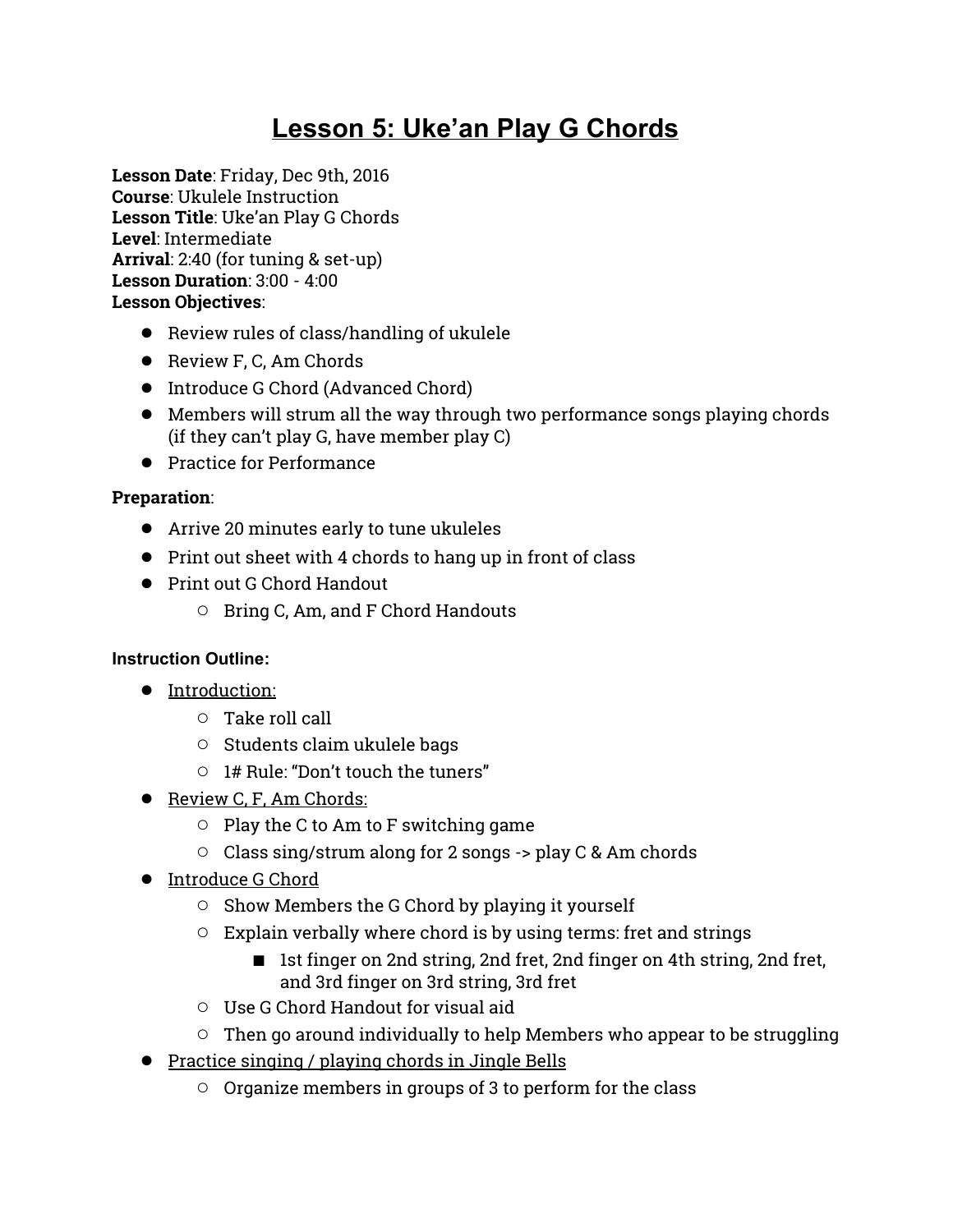- Time: 10 minutes to prepare
- Go around to help when groups need it
- Encourage students to play the chords in songs
- Groups of 3 have mini performance together
- Groups come together to perform song as a class
- Practice singing / playing chords in Rudolph
	- Practice playing the chords without singing
	- Add singing when chords sound good
- Extra Time: Play other songs in the song binder
- Last 15 minutes:
	- Play songs with each other, write songs, or coloring page
- Members will help clean up

#### **Activities**:

- C to Am to F Chord Switch Game
	- Use counts to switch between chords
	- $\circ$  If members are struggling, use an opportunity to review certain chords
- Practice F, G, Am, C Chords
	- Members have to show Team Member all 4 chords to choose what song to play next, be leader in ukulele term hangman, choose song to play, or be in charge of music in musical chairs (incentive ideas)
	- One member demonstrates chords at a time
- Play songs
	- Students can play C, Am, F, and G chords on sheet
		- C Chords = highlighted yellow
		- $\blacksquare$  Am Chords = highlight pink (sometimes green)
		- F Chords = highlighted green
		- G Chords = highlighted blue

#### **Key Vocab:**

- Strumming
- Frets
- Chords
- C, Am, F, G Chords

#### **Materials/Equipment:**

- Ukulele Tuner
- 15 Tuned Ukuleles